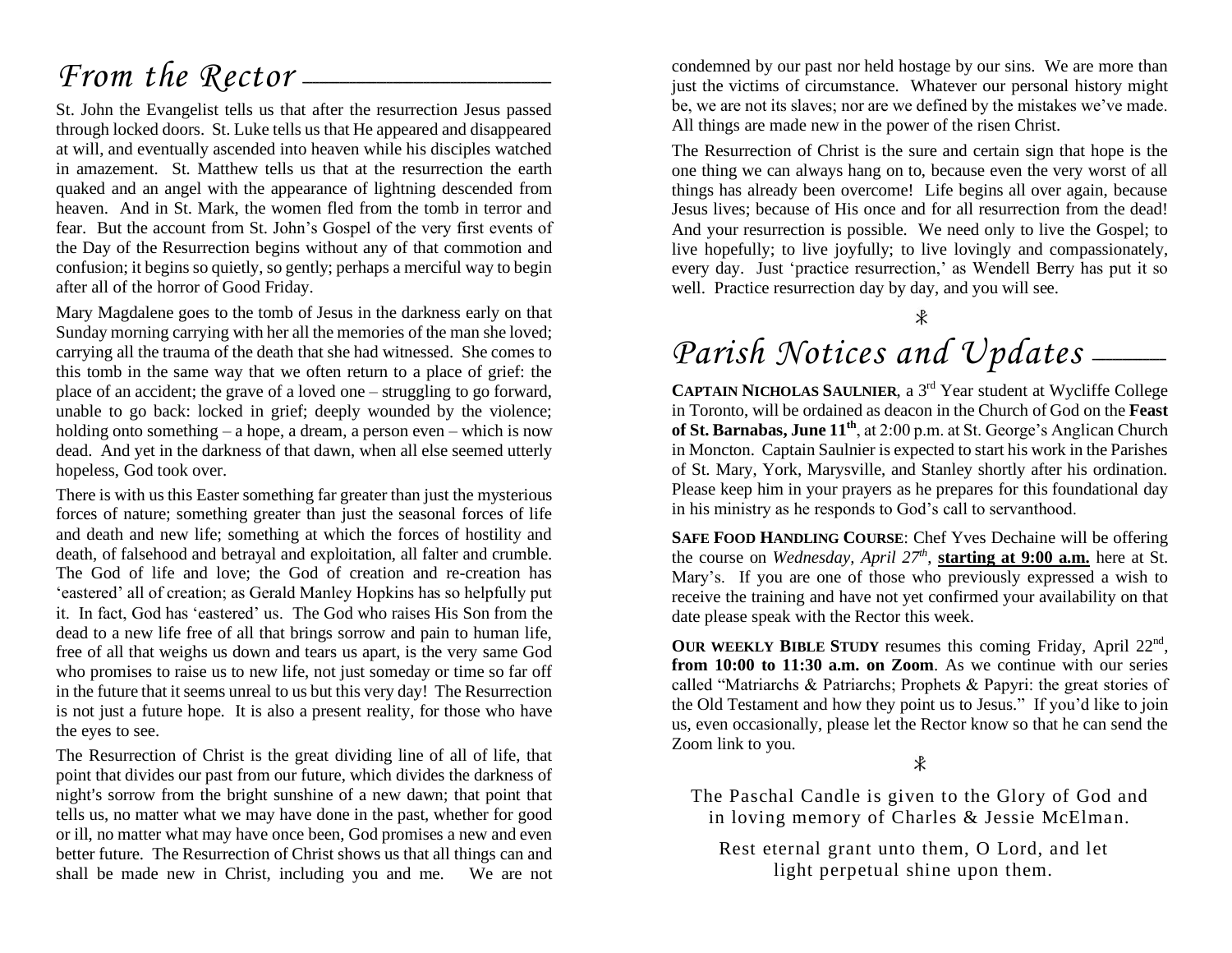We acknowledge that the land on which we gather is the traditional unceded territory of the Wəlastəkwiyik (Wolastoqiyik) Peoples. This territory is covered by the "Treaties of Peace and Friendship" which Wəlastəkwiyik (Wolastoqiyik), Mi'kmaq, and Passamaquoddy Peoples first signed with the British Crown in 1726. The treaties did not deal with surrender of lands and resources but in fact recognized Mi'kmaq and Wəlastəkwiyik (Wolastoqiyik) title and established the rules for what was to be an ongoing relationship between nations.

 $\mathcal{R}$ 

#### SCHEDULE OF SERVICES

**APRIL 18: MONDAY IN EASTER WEEK**

- 8:30 a.m. Morning Prayer
- 4:30 p.m. Evening Prayer
- **APRIL 19: TUESDAY IN EASTER WEEK**

10:00 a.m. – Morning Prayer *With the Clericus of the Archdeaconry of Fredericton* 

4:30 p.m. – Evening Prayer

**APRIL 20: WEDNESDAY IN EASTER WEEK**

 8:30 a.m. – Morning Prayer 6:30 p.m. – Evening Prayer 7:00 p.m. – Holy Eucharist

**APRIL 21: THURSDAY IN EASTER WEEK**

 8:30 a.m. – Morning Prayer 4:30 p.m. – Evening Prayer

#### **APRIL 22: FRIDAY IN EASTER WEEK**

 8:30 a.m. – Morning Prayer 4:00 p.m. – Evening Prayer (Zoom)

#### **APRIL 23: SATURDAY IN EASTER WEEK**

 8:30 a.m. – Morning Prayer 4:30 p.m. – Evening Prayer 5:00 p.m. – Holy Eucharist **APRIL 24: OCTAVE DAY OF EASTER**

9:30 a.m. – Morning Prayer

10:00 a.m. – Holy Eucharist

## *The Anglican Church of Canada The Diocese of Fredericton* THE PARISH OF ST. MARY, YORK



In the resurrection of Jesus from the dead, we see God's decisive victory not only over death but over all God's other enemies as well. In that one climactic event, we see the certainty that someday, in the kingdom of God, there will be no more violence, war, jealousy, or death... These forces are still alive and at work in the world, but because of the victory that God won at Easter, their doom is certain. One day death will die.

#### Stephen T. Davis, *Risen Indeed*

#### **PRIEST AND RECTOR**

The Venerable Kevin M. Stockall, B.A. (Hons), M.Div. Rectory: 770 McEvoy Street, Fredericton NB E3A 3B7 454.0245 (rectory) | 461.7685 (cell) | kevin.stockall@bellaliant.net www.stmarysfredericton.ca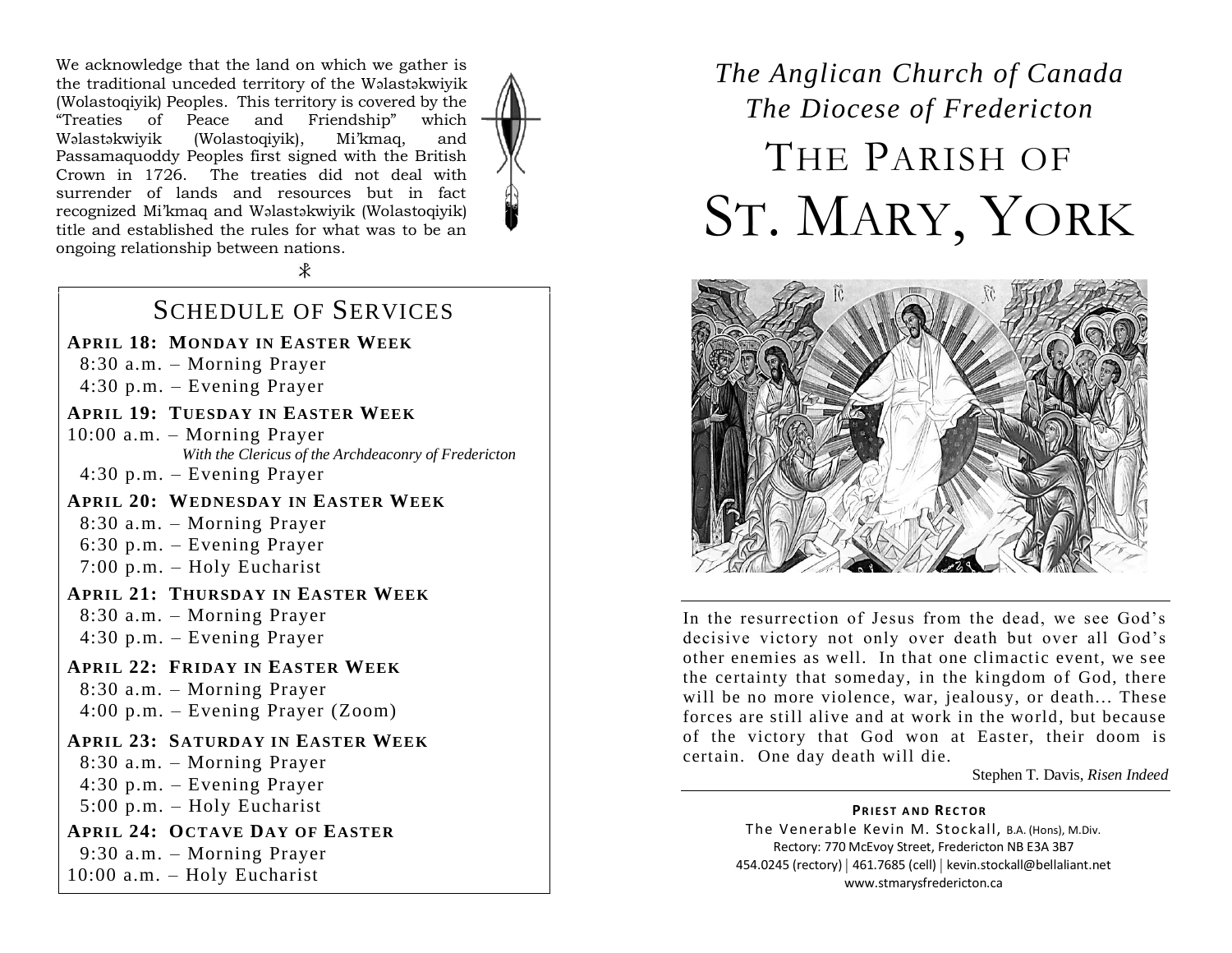# THE DAY OF THE RESURRECTION EASTER DAY

*April 16, 2022*

## *Alleluia! Christ is Risen! The Lord is risen indeed! Alleluia!*

## *4:30 p.m. – Evening Prayer:*

**Psalm 27 | Job 19:21-27 | St. John 2:13-22** 

## *5:00 p.m. – The Holy Eucharist*

Priest: Alleluia! Christ is risen! People: **The Lord is risen indeed! Alleluia!**

| Introit Psalm 30:1-5:          | page 363                       |  |
|--------------------------------|--------------------------------|--|
| The Gloria:                    | page 86                        |  |
| The Collect:                   | page 182                       |  |
| The Old Testament Reading:     | Exodus 12:21-27                |  |
| Gradual: Easter Anthems        | page 182                       |  |
| The Epistle:                   | page 183                       |  |
| Gradual Psalm 118:22-25:       | page 484                       |  |
| The Holy Gospel:               | pages 183 & 287                |  |
| The Renewal of Baptismal Vows: | please see the bulletin insert |  |
| The Homily                     |                                |  |
| The Prayers of the People:     | L: Lord, in your mercy         |  |
|                                | C: Hear our prayer             |  |
| The Consecration:              | page 82                        |  |
| Post Communion Prayer:         | page 85                        |  |

The Flowers this Eastertide are given to the **Glory of God**

and in loving memory of:

#### *by*

Balfour & Mavis Bailey *Heather Bailey* Kay & Allen Ward *Donna & Raymond Ward* Millie & Sanford Clowater *Donna & Raymond Ward* Donald Parke-Taylor *Joyce and Family* Jerry & Dorothy Dube *Peter & Noella Pike* Kenneth & Margaret Pike *Peter & Noella Pike* Byron Lawrence *Wife Doreen Lawrence* Gordon Lawrence *Mother Doren Lawrence* Linwood Hupman *Wife Shirley Hupman* Edgar Sprague *Linda Thornton* Elsie Sprague Gray *Linda Thornton* Jim Thornton *Linda Thornton*

Colby Darren Stewart *Grandmother Doreen Lawrence* Morgan Elizabeth Staples *Great-Grandmother Doreen Lawrence* Charles & Madelene Brown *Thea Waterhouse & Family* John Chisholm *Wife Christina Chisholm* Ron & Lois Clark *Christina Chisholm* Stan & Mayme Clark *Daughter Christina Chisholm* Les Boulter *Bettie-Anne Boulter* Mildred Irwin *Bettie-Anne Boulter* Adrian A. Tomlinson *Dianne Tomlinson* Beryl A. Tomlinson *Dianne Tomlinson* Nadine E. Wood *Dianne Tomlinson* Jack & Evelyn McGee *Richard & Carole-Ann McGee* Wendy McGee *Richard & Carole-Ann McGee*

Rest eternal grant unto them, O Lord, and let light perpetual shine upon them.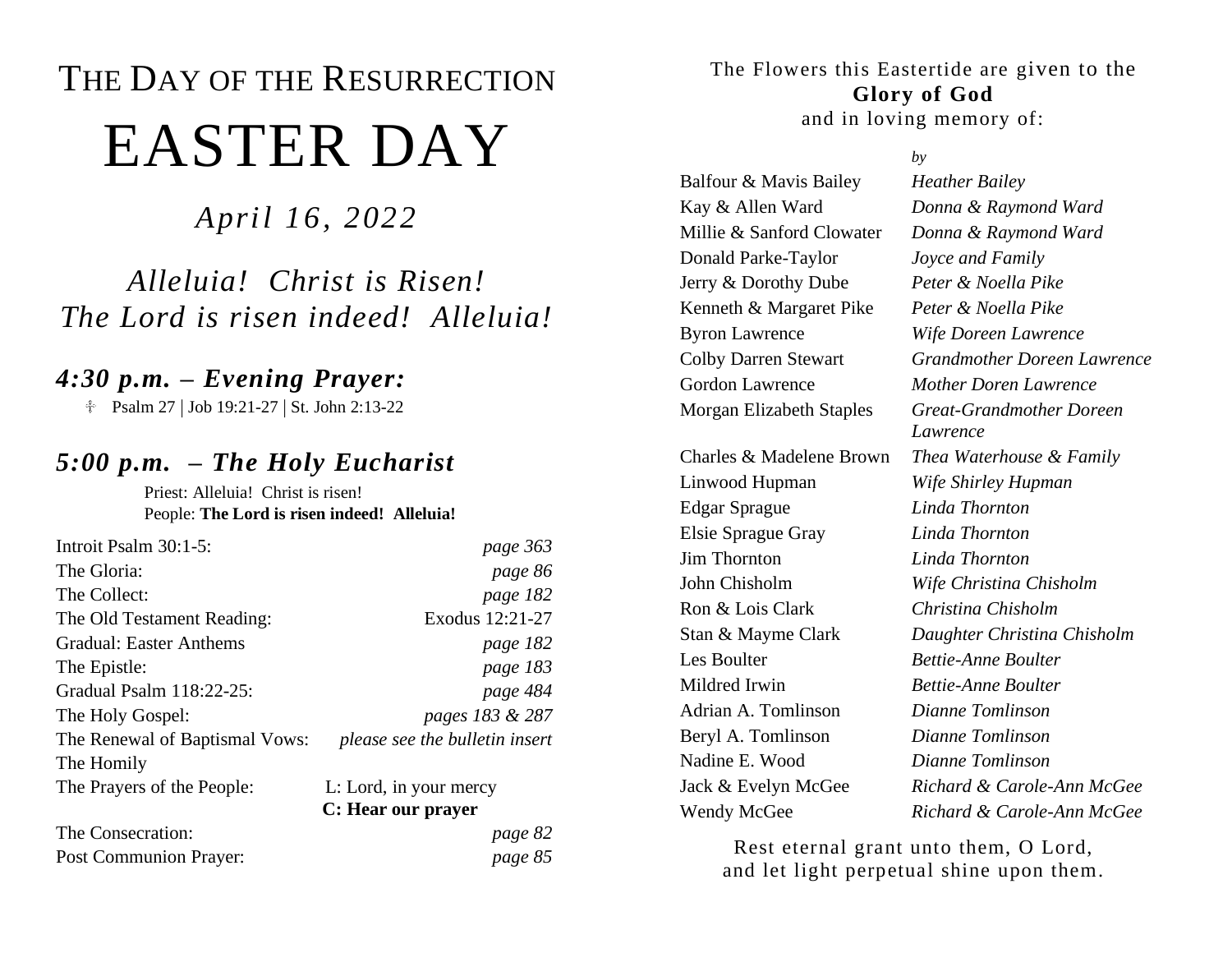# THE DAY OF THE RESURRECTION EASTER DAY

*April 17, 2022*

## *Alleluia! Christ is Risen! The Lord is risen indeed! Alleluia!*

## *9:30 a.m. – Morning Prayer:*

 $\text{Psalms } 2 \& 3 \mid$  Exodus 12:1-14 | Revelation 1:4-18

## *10:00 a.m. – The Holy Eucharist*

Priest: Alleluia! Christ is risen! People: **The Lord is risen indeed! Alleluia!**

| <b>JJ PROCESSIONAL HYMN:</b>  | 153 (EASTER HYMN)                                             |
|-------------------------------|---------------------------------------------------------------|
| The Gloria:                   | page 86                                                       |
| The Collect:                  | page 182                                                      |
| The Old Testament Reading:    | Exodus 12:21-27                                               |
| Gradual: Easter Anthems       | page 182                                                      |
| The Epistle:                  | page 183                                                      |
| <b>JJ PSALM:</b>              | please see the bulletin insert                                |
| The Holy Gospel:              | pages 183 & 287                                               |
| <b>Gospel Acclamation:</b>    | <b>Alleluia</b>                                               |
|                               | The Renewal of Baptismal Vows: please see the bulletin insert |
| The Homily                    |                                                               |
| <b>JJ OFFERTORY HYMN:</b>     | 159 part 3 (LASST UNS ERFRUEN 352)                            |
| The Prayers of the People:    | L: Lord, in your mercy                                        |
|                               | C: Hear our prayer                                            |
| The Consecration:             | page 82                                                       |
| <b>Post Communion Prayer:</b> | page 85                                                       |
| <b>JJ RECESSIONAL HYMN:</b>   | $157$ (ALL SAINTS)                                            |

The Flowers this Eastertide are given to the **Glory of God**

and in loving memory of:

#### *by*

Kay & Allen Ward *Donna & Raymond Ward* Millie & Sanford Clowater *Donna & Raymond Ward* Donald Parke-Taylor *Joyce and Family* Jerry & Dorothy Dube *Peter & Noella Pike* Kenneth & Margaret Pike *Peter & Noella Pike* Byron Lawrence *Wife Doreen Lawrence* Gordon Lawrence *Mother Doren Lawrence* Linwood Hupman *Wife Shirley Hupman* Edgar Sprague *Linda Thornton* Elsie Sprague Gray *Linda Thornton* Jim Thornton *Linda Thornton* John Chisholm *Wife Christina Chisholm* Ron & Lois Clark *Christina Chisholm* Les Boulter *Bettie-Anne Boulter* Mildred Irwin *Bettie-Anne Boulter* Adrian A. Tomlinson *Dianne Tomlinson* Beryl A. Tomlinson *Dianne Tomlinson* Nadine E. Wood *Dianne Tomlinson*

Balfour & Mavis Bailey *Heather Bailey* Colby Darren Stewart *Grandmother Doreen Lawrence* Morgan Elizabeth Staples *Great-Grandmother Doreen Lawrence* Charles & Madelene Brown *Thea Waterhouse & Family* Stan & Mayme Clark *Daughter Christina Chisholm* Jack & Evelyn McGee *Richard & Carole-Ann McGee* Wendy McGee *Richard & Carole-Ann McGee*

Rest eternal grant unto them, O Lord, and let light perpetual shine upon them.